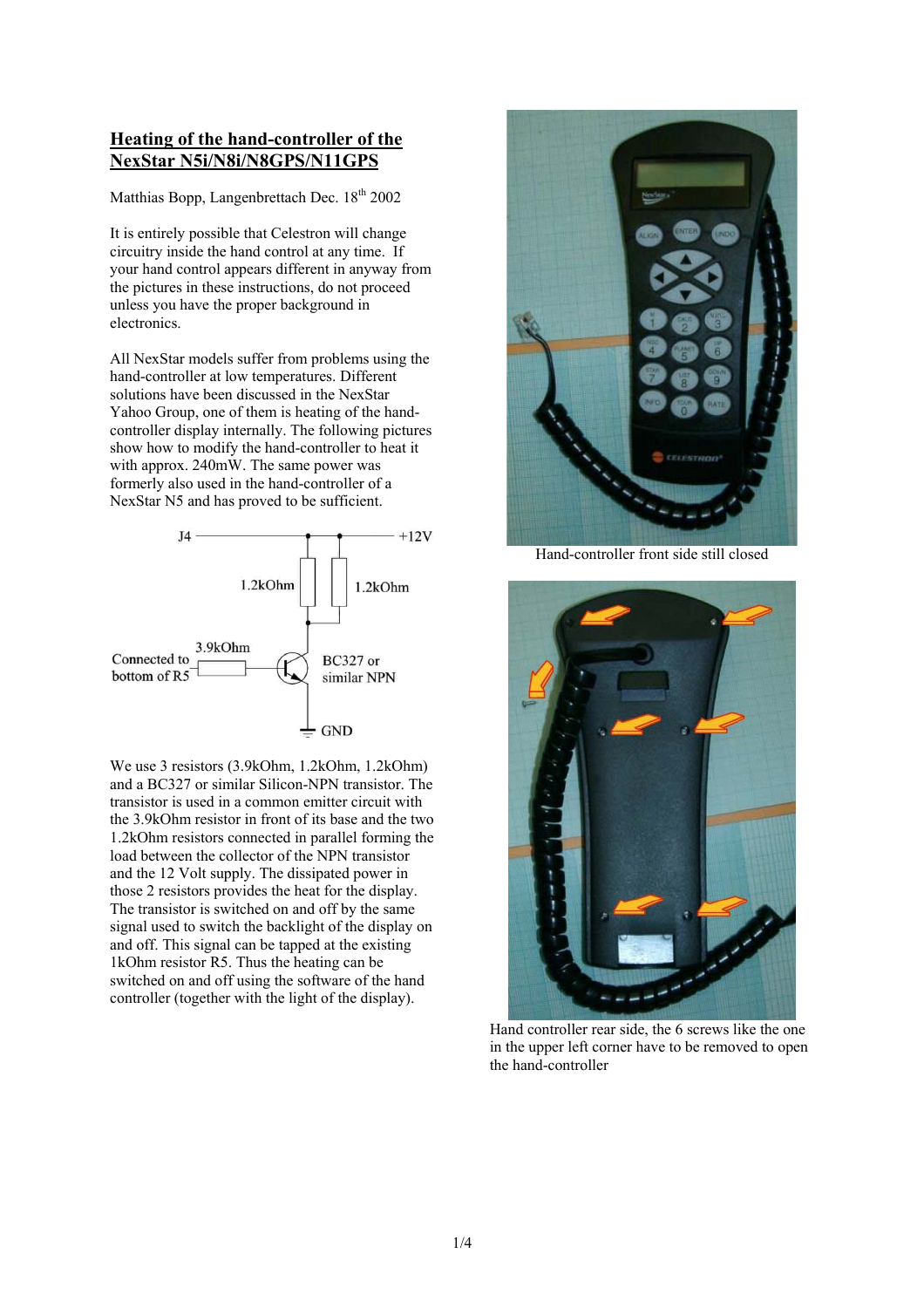

Hand-controller opened and back removed. Now the PCB can be taken out of the housing without having to remove any other screws. However, to split the PCB from the display the connector of the flex-cable has to be opened and the flex-cable pulled out. Furthermore the clamp for the fibres has to be pulled off the LED. These fibres guide the light from the LED to the back of the LCD-display.



PCB taken out, component side up



PCB taken out, keypad side up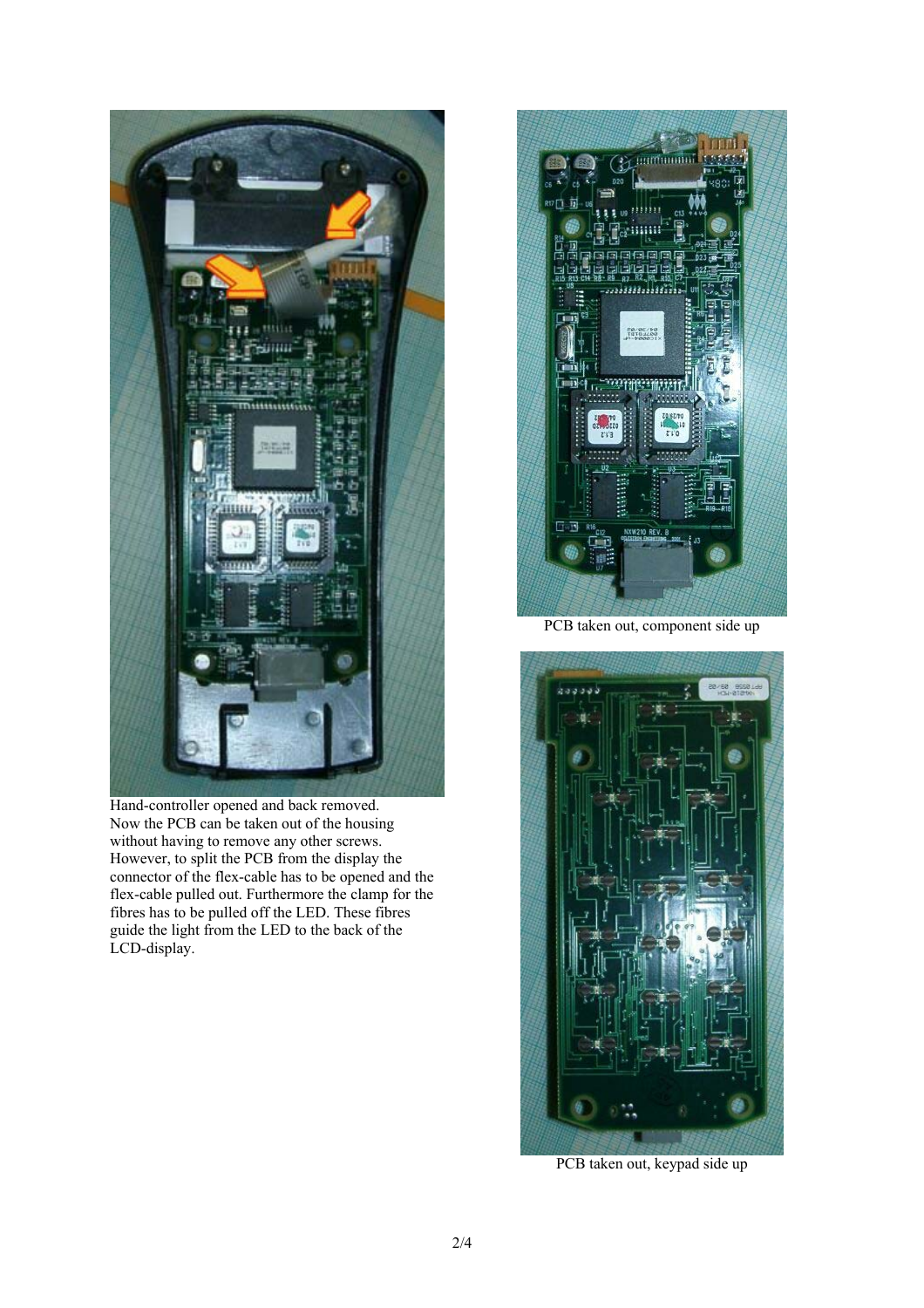

The display is still in the hand-controller, the flexcable is pulled out of its connector and the clamp for the backlight optical fibre cable is pulled off the LED (marked by the 2 arrows). Next the 2 screws fixing the black plastic holder for the display have to be removed.



Here the black plastic holder with the backlight optical fibre cable is removed. The small black rectangle marked with the arrow is a chip-on-glass display controller.



This is the front side of the plastic holder showing the backlight optical fibre cable guiding the light from the LED on the PCB to the LCD-display

Now the modification to the electronic of the PCB can be done and the 2 resistors can be glued on the backside of the LCD-display (close to the display controller).



The 3.9kOhm SMD-resistor (marked with the arrow) is soldered to the lower pad of the 1kOhm resistor R5. The other side of the 3.9kOhm resistor is soldered to the base pin of the NPN transistor. The emitter of the NPN is soldered to ground, which is the lower right pin of transistor U10. Finally a wire (here yellow) is soldered to the collector of the NPN transistor. This wire goes to the resistors on the backside of the display. Another wire is soldered to the pads J4 which is the  $+12V$ supply of the hand-controller. Also this wire goes to the resistors at the back of the display.



The wires of the 2 resistors are isolated (purple insulation) to avoid a short circuit with the display controller.